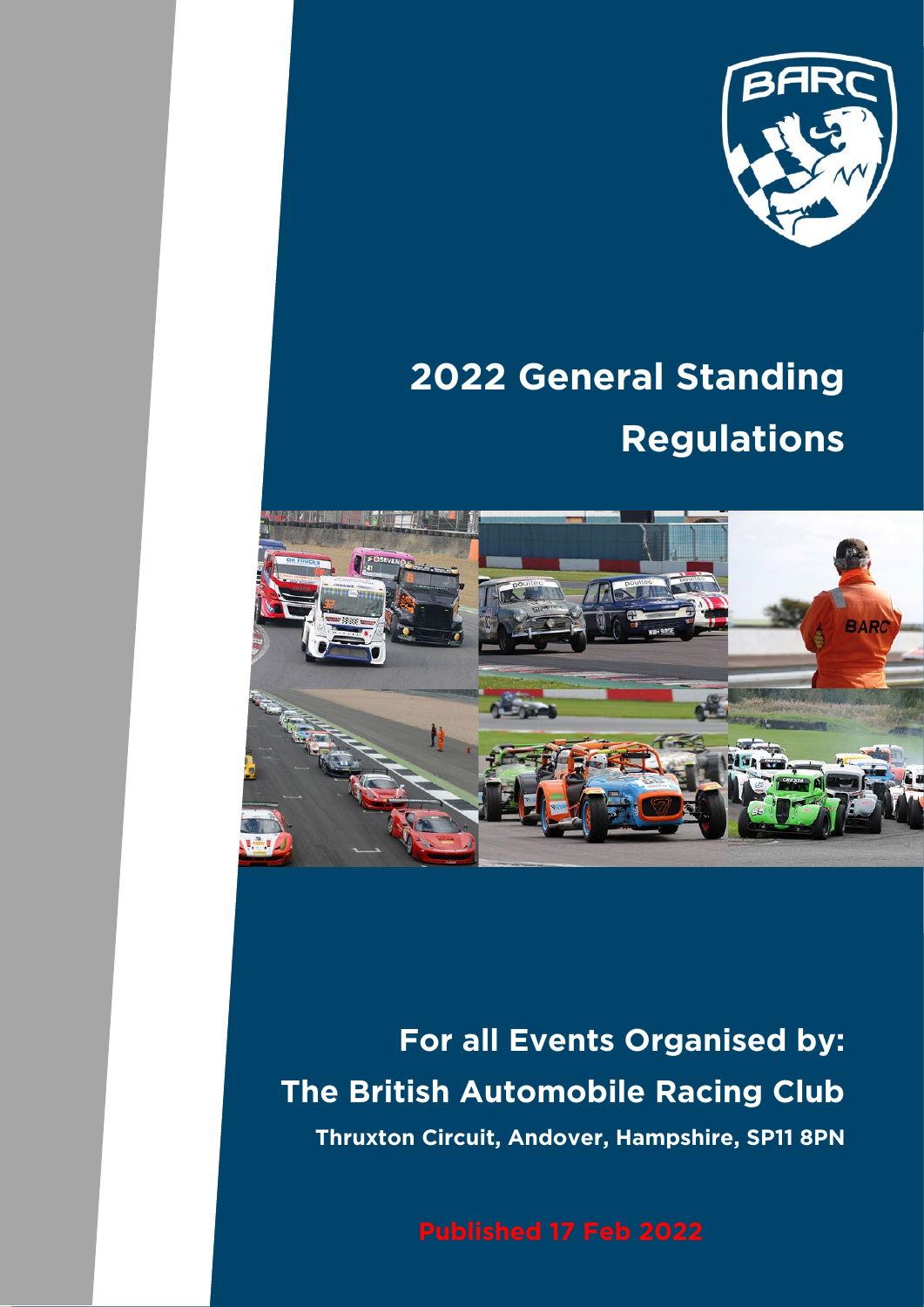

# **CONTENTS**

| 1.  |                |  |
|-----|----------------|--|
| 2.  |                |  |
|     | 2.1.           |  |
|     | 2.2.           |  |
|     | 2.3.           |  |
|     | 2.4.           |  |
|     | 2.5.           |  |
| 3.  |                |  |
| 4.  |                |  |
| 5.  |                |  |
| 6.  |                |  |
|     | 6.1.           |  |
|     | 6.2.           |  |
|     | 6.3.           |  |
| 7.  |                |  |
| 8.  |                |  |
| 9.  |                |  |
|     | 9.1.           |  |
|     | 9.2.           |  |
|     |                |  |
|     | 10.1.          |  |
|     | 10.2.          |  |
|     |                |  |
|     |                |  |
|     | 11.1.<br>11.2. |  |
|     | 11.3.          |  |
|     | 11.4.          |  |
|     | 11.5.          |  |
|     |                |  |
|     |                |  |
|     | 13.1.          |  |
|     | 13.2.          |  |
| 14. |                |  |
| 15. |                |  |
| 16. |                |  |
|     |                |  |
|     |                |  |
| 18. |                |  |
|     |                |  |
| 20. |                |  |
| 21. |                |  |
| 22. |                |  |
| 23. |                |  |
| 24. |                |  |
|     |                |  |
|     |                |  |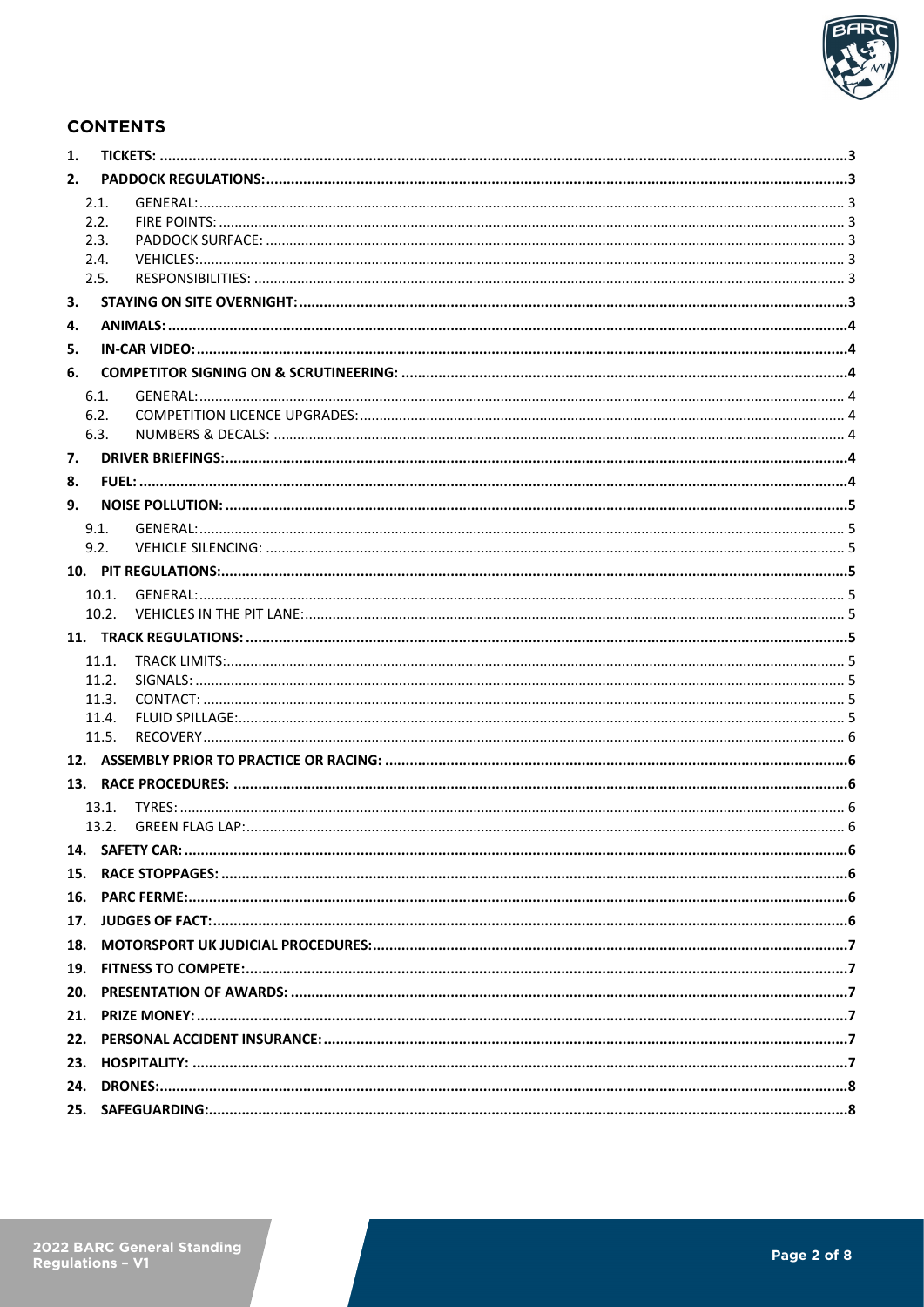

These Standing Regulations are applicable to all BARC meetings and should be read in conjunction with any relevant Circuit Health and Safety Regulations, the BARC Health & Safety Guidance notes, the General Regulations of Motorsport UK, the Supplementary Regulations and Final Instructions issued for the meeting along with any specific Championship Regulations that may apply.

# <span id="page-2-0"></span>**1. TICKETS:**

Drivers will be issued with an allowance of tickets giving admission to the venue. Tickets at certain venues are in an electronic format and hence no other tickets will be issued. It is the competitors' responsibility to check that tickets have arrived by email or post at least seven days prior to the meeting and, at that time, of contacting the BARC if there are any problems. Aanyone requiring additional entrance tickets over and above this allowance, must purchase them from the circuit concerned. Please also be aware that at most circuits it is not possible to leave tickets at the entrance gates for collection.

# <span id="page-2-1"></span>**2. PADDOCK REGULATIONS:**

# <span id="page-2-2"></span>2.1. GENERAL:

The paddock is only for competition vehicles and their transport, private vehicles are not admitted. The Final Instructions give information regarding paddock access. Park neatly taking only the minimum space required showing consideration for others, park in accordance with any area allocated on the paddock plan issued for the meeting and in accordance with additional instructions given by your Championship Co-ordinator, Championship Representative or any Official of the Meeting. Failure to comply with instructions to move or remove a vehicle from the paddock may result in disqualification from the meeting.

# <span id="page-2-3"></span>2.2. FIRE POINTS:

There are designated fire points within all circuits and these are clearly marked. Fire lanes must be kept clear at all times.

# <span id="page-2-4"></span>2.3. PADDOCK SURFACE:

No marking of the paddock surface is permitted. It is forbidden to hammer or drill pegs / stakes into or otherwise damage the paddock surface. Any person found to be ignoring this instruction may be disqualified from the meeting and additionally the Circuit Operators may also take whatever action they deem necessary to recover damages and/or costs involved.

#### <span id="page-2-5"></span>2.4. VEHICLES:

No motorised vehicles may be driven within the confines of Venue property by any person not in possession of a valid, appropriate licence. To ensure the comfort and safety of all visitors to the circuit, the use of paddock bikes, quads, etc., for recreational purposes is expressly forbidden. Adult licence holders are only allowed to use such vehicles for either the legitimate purpose of transporting team equipment to and from the Assembly Area and/or pit lane or if they are part the Championship Co-ordination team on legitimate business. However, all people using such vehicles are requested to exercise due care and attention and all competitors are obligated to ensure that all team personnel comply with this regulation. Please drive all vehicles in a sensible manner at all times being aware of Motorsport UK Regulations and in the knowledge that a maximum speed of 10mph applies at all times to all vehicles, including competition vehicles, not being driven on the race track.

# <span id="page-2-6"></span>2.5. RESPONSIBILITIES:

Competitors are responsible for the actions of anyone associated with them at an event regardless of their relationship or role at the meeting. As such it is important that all competitors ensure that basic Health and Safety issues are addressed. Such matters include but are not restricted to such things as the process of setting up or taking down of equipment including awnings, working at height, the loading and un-loading of vehicles and equipment, the use of equipment and tools, the protection needed for cables and pipes and fitness for purpose of equipment or vehicles. For further details please see the H&S Guidance notes available on the BARC website.

# <span id="page-2-7"></span>**3. STAYING ON SITE OVERNIGHT:**

Individual venues have specific arrangements regarding camping or motor-home areas which need to be observed, in general terms there is no camping permitted within the paddock. There are certain principles which you are asked to observe by the BARC if you are staying on site during the meeting. Due consideration should be given to others who are on-site overnight and as a basic principle a curfew time of 11:30pm should be adhered to by all. By this time noisy generators should be shut down, work on vehicles should stop and any barbeque or party should be curtailed to enable others to have a reasonable chance of getting some sleep. In addition,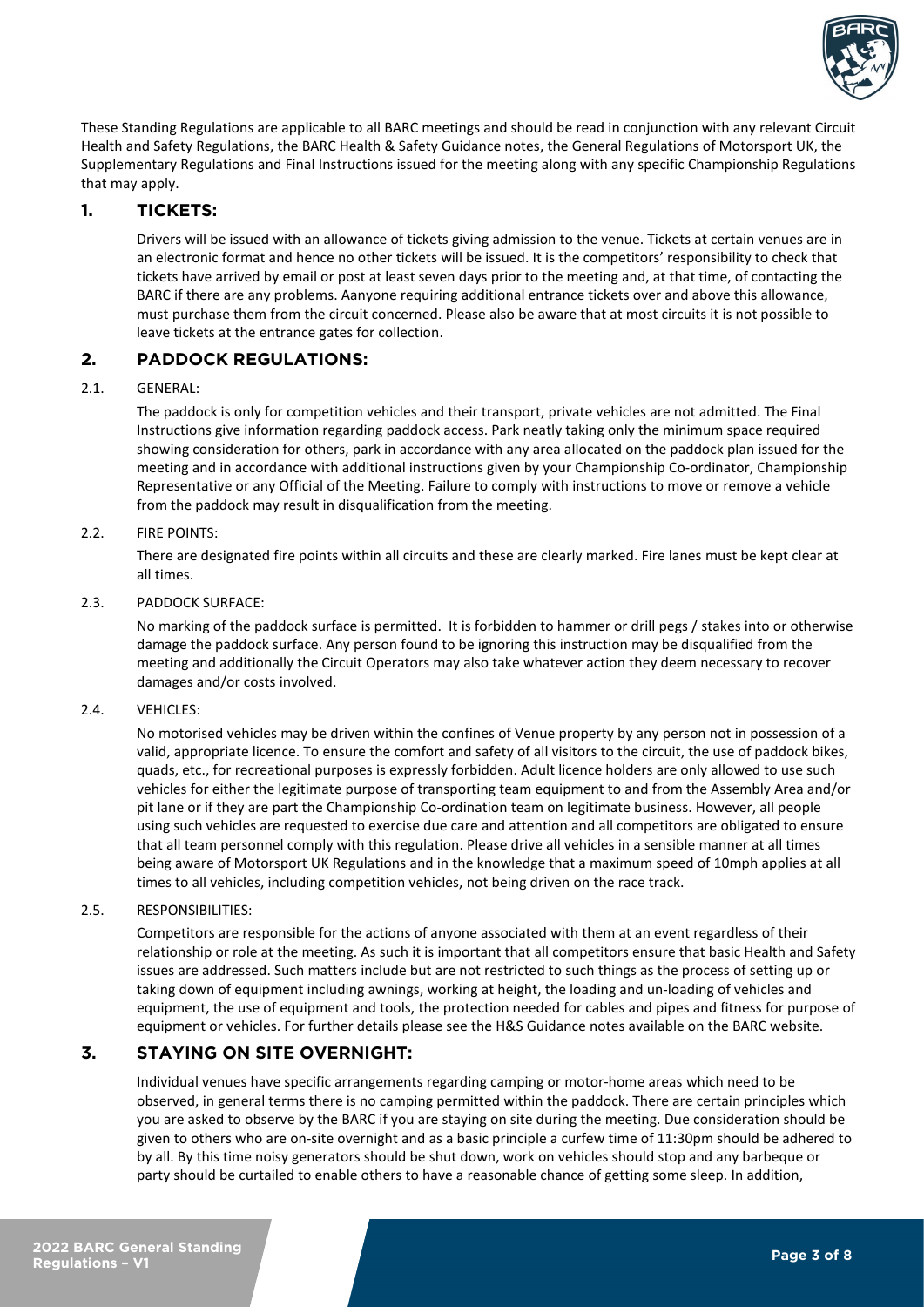

competitors are reminded to moderate their consumption of alcohol in order to ensure their integrity is not questioned and that they are in a fit state to compete the following day.

# <span id="page-3-0"></span>**4. ANIMALS:**

Please be aware that animals will not usually be admitted into the confines of the circuit, except for assistance dogs, etc. Instances of animals left unattended in parked cars render the person concerned liable to expulsion from the venue and may result in being reported to the Police for further action.

# <span id="page-3-1"></span>**5. IN-CAR VIDEO:**

Any competitor wishing to carry on-board video equipment which is for their own personal use may do so. However, such equipment must be in place prior to safety scrutineering and be passed by scrutineers as being mounted properly. Any footage obtained from such camera may be requested by the Clerk of the Course or the Stewards to assist in the resolution of Judicial matters, and for this purpose the competitor may not refuse to hand over the camera card. For certain meetings additional instructions may be included within both Championship and Supplementary Regulations particularly where cameras are used for broadcast purposes. Competitors may not refuse to carry a camera for any approved broadcast company.

# <span id="page-3-2"></span>**6. COMPETITOR SIGNING ON & SCRUTINEERING:**

# <span id="page-3-3"></span>6.1. GENERAL:

In accordance with the regulations of the Motorsport UK, all competitors must sign on before going out to practice. The location for competitors signing on will be notified in the meeting Final Instructions. All Race Licences and mandatory Club Membership cards must be produced upon demand at signing on, for inspection. All competition vehicles and competitor's safety equipment must be scrutineered prior to being allowed on track. Once scrutineering and signing on has been successfully completed a scrutineering label will be issued for each vehicle and this label must be securely attached to the vehicle in a position which is clearly visible. If the label is lost then a replacement must be obtained from the Chief Scrutineer. This procedure may vary at certain meetings and you must refer to the Supplementary Regulations for specific procedures.

# <span id="page-3-4"></span>6.2. COMPETITION LICENCE UPGRADES:

All competitors requiring an upgrading signature from the Clerk of the Course must deposit their "Motorsport UK Upgrade Card" with the Secretary of the Meeting on the first morning of competition and these may only be collected a minimum of 30 minutes after the publication of the results of the competition. Competitors must make every effort to collect their upgrade card as subsequent delivery by post cannot be guaranteed and the BARC will not accept responsibility for lost cards.

#### <span id="page-3-5"></span>6.3. NUMBERS & DECALS:

Adhesive black competition numbers and white backgrounds may be on sale at the administration office. BARC Shield decals will be available in various sizes, free of charge, to all competitors in BARC Championships.

# <span id="page-3-6"></span>**7. DRIVER BRIEFINGS:**

Any competitors taking part in their first race at any circuit must report to the Clerk of the Course or theirnominated Deputy for a briefing before going out to practice, in accordance with Motorsport UK Regulations. Briefings will be held at specific times as listed in the meeting Final Instructions. Championship briefings will be held when they are deemed to be necessary or when required by Championship Regulations. Details of the time and venue of all briefings will be specified either in the meeting Final Instructions or displayed in Race Administration or advised to Competitors during the event. A fine to a maximum as per Motorsport UK Regulations or as specified by Championship Regulations, may result from any failure to report to or late arrival at any scheduled briefing.

# <span id="page-3-7"></span>**8. FUEL:**

Where fuel is available for purchase at the circuit, containers used must bear the words "Petroleum Spirit – Highly Inflammable" and have a secure approved method of fastening. All relevant Health and Safety legislation must be complied with at all times, please note the particular demands made when fuel is being transported. Championship Regulations will deal with all matters where the exclusive use of a control fuel is mandated.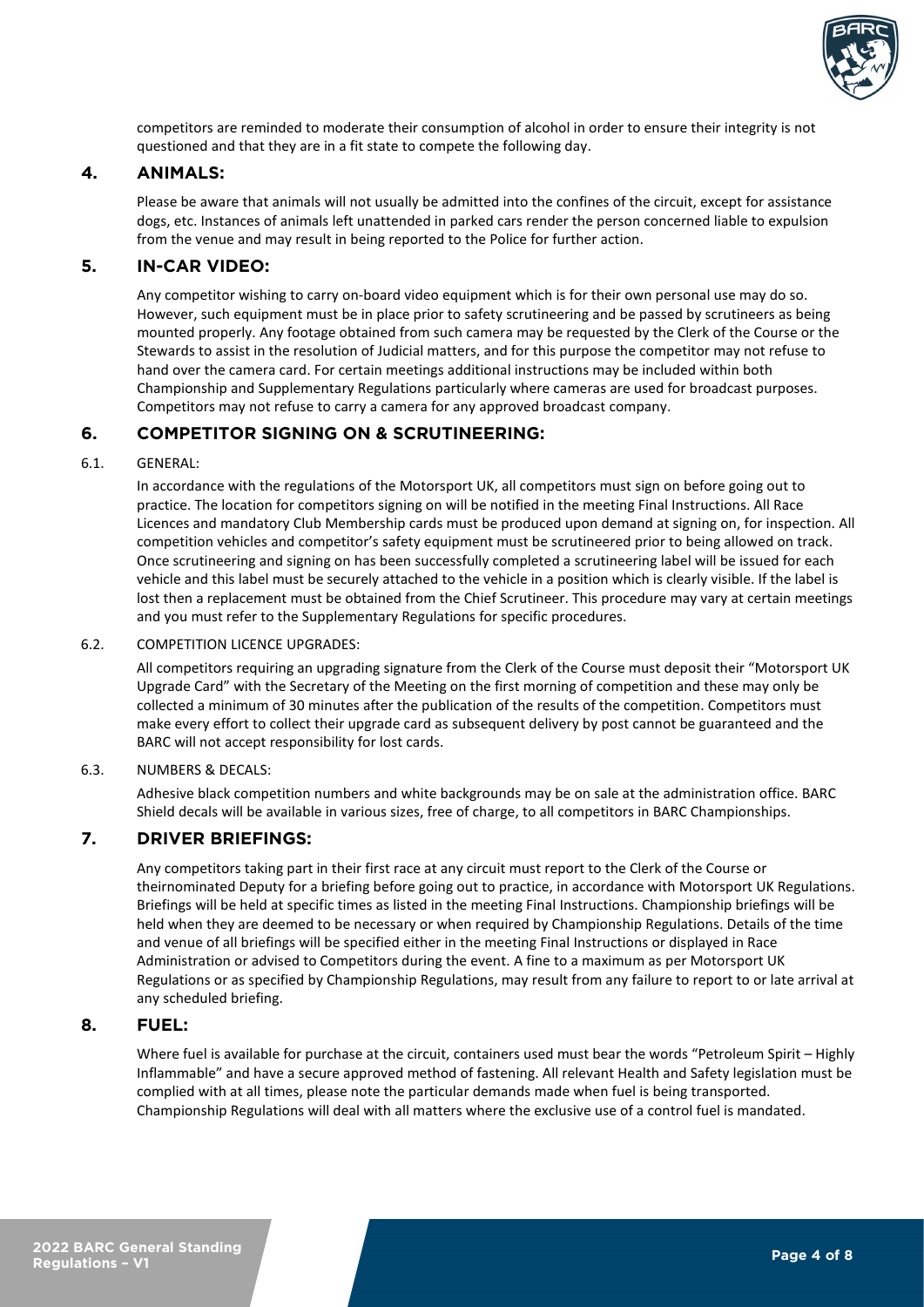

# <span id="page-4-0"></span>**9. NOISE POLLUTION:**

#### <span id="page-4-1"></span>9.1. GENERAL:

Please be aware that all motorsport venues have noise curfews set in conjunction with local authorities, which are monitored and controlled by the Circuit Management, the local authorities and meeting officials. Usually, vehicles will be allowed to be taken to scrutineering and assembly prior to the start of track activity and may return to the paddock following scrutineering, but must not be highly revved outside of the times set for track activity. It is particularly important that no competition engine is running at any time after vehicles are returned to their paddock space at the end of the day. Full details of curfews applicable to a meeting will usually be found within the Final Instructions and there is additional information on non-racing noise in article [3](#page-2-7) above.

#### <span id="page-4-2"></span>9.2. VEHICLE SILENCING:

All vehicles must comply with current Motorsport UK Silencing (Sound Control) Regulations. Sound testing will be undertaken by Motorsport UK Environmental Inspectors or Scrutineers and any vehicle found not to comply will be reported to the Clerk of the Course who will usually prevent the vehicle from taking part in competition until it is able to pass the designated test. It should be noted that certain Venues may operate additional restrictions and competitors are advised to protect themselves and their team members from noise.

# <span id="page-4-3"></span>**10. PIT REGULATIONS:**

#### <span id="page-4-4"></span>10.1. GENERAL:

Only the appropriate tickets or passes issued for the meeting will admit team personnel to the pits. For both safety and insurance purposes, no persons either under the age of 16 or with mobility problems will be admitted into the pit lane, unless involved as a Competitor. No smoking or use of e-cigarettes and vapour devices is permitted in the pits or on the grid at any time.

#### <span id="page-4-5"></span>10.2. VEHICLES IN THE PIT LANE:

At no time may a vehicle be driven within the pit lane in the reverse direction, unless specifically directed to do so by an Official of the Meeting. Non-competing vehicles such as motorcycles, quad-bikes or bicycles may not be driven or ridden along the pit road at any time during the meeting except during the process of delivery or collection of team equipment from the pit lane and then only when following the instructions of officials.

# <span id="page-4-6"></span>**11. TRACK REGULATIONS:**

#### <span id="page-4-7"></span>11.1. TRACK LIMITS:

Cars crossing the delineation of the edge of the track, touching corner markers or otherwise driving in a manner that may be considered to be either (a) gaining an unfair advantage or (b) driving in a manner which is incompatible with general safety or departing from the standard of a competent driver, may be shown the black & white diagonal flag to advise them that their driving is being observed. Those guilty of offending may suffer the loss of lap times during qualifying, may be given a time or other penalty during racing or be shown the black flag in accordance with Motorsport UK Regulations. Any such action does not preclude further penalties being applied.

#### <span id="page-4-8"></span>11.2. SIGNALS:

Competitors are reminded that at all times they must comply with Motorsport UK Regulations Q.12.24, regarding signals given by flag, board or lights. Failure to comply may result in action being taken and appropriate penalties being applied.

#### <span id="page-4-9"></span>11.3. CONTACT:

Competitors are reminded that any contact between competing cars is not only strictly forbidden but is also extremely dangerous. Any driver found to be guilty of causing contact, whether inadvertently or not, is reminded that the penalties laid down in Motorsport UK Regulations will be applied.

#### <span id="page-4-10"></span>11.4. FLUID SPILLAGE:

Due to the damage that may be caused, any driver reported to be spilling oil, fuel or other unspecified fluid onto the circuit, will be shown and must respect the black and orange flag by immediately stopping in the pit lane. Drivers will not be allowed to re-join the event until the spillage is investigated by a Scrutineer and any problem rectified to the Scrutineers satisfaction. Should a driver concerned ignore the black and orange flag they will be shown the black flag, the offending driver and their vehicle may be disqualified from the remainder of the meeting and the competitor concerned may be liable for the costs of any subsequent track repairs which arise.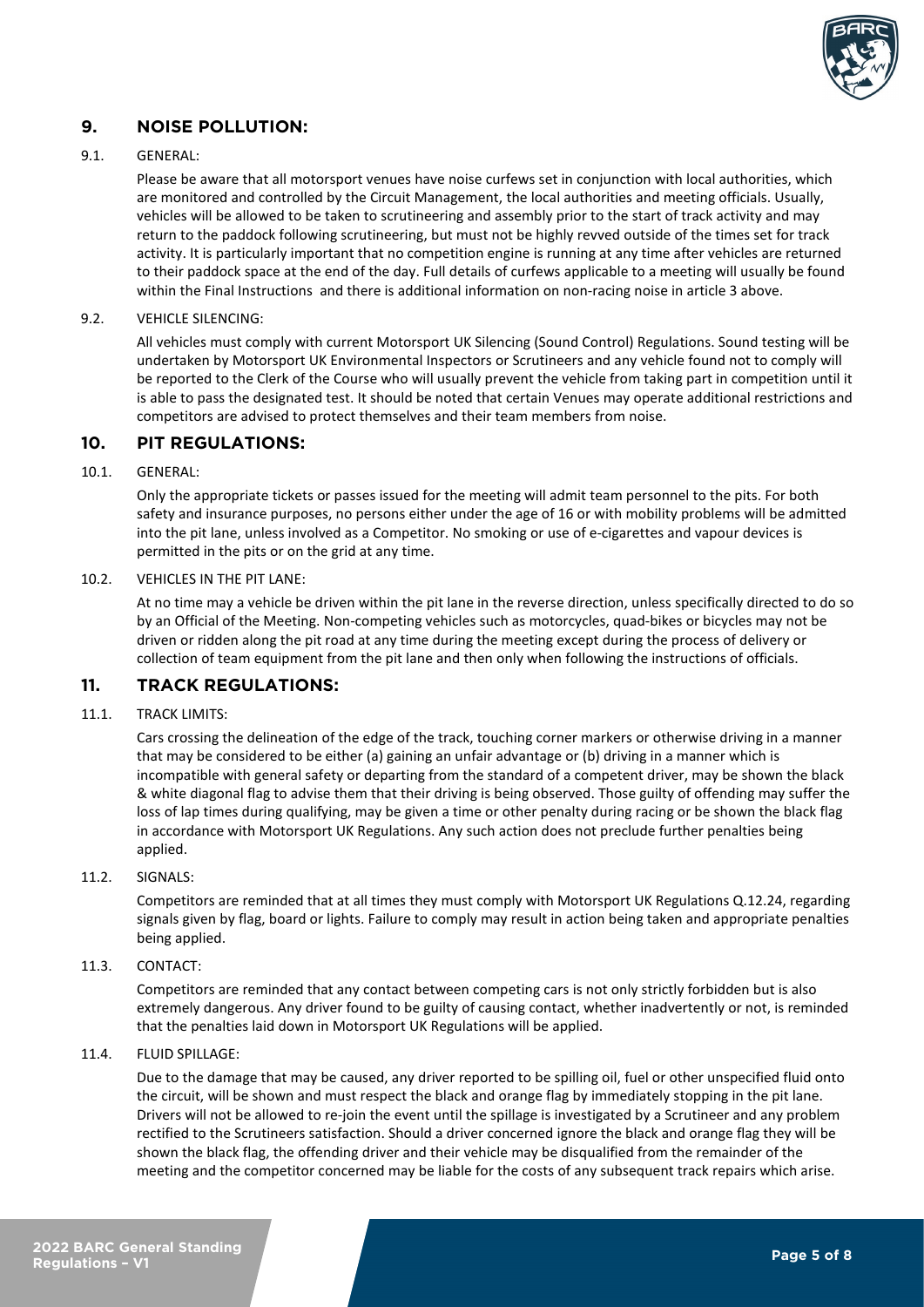

# <span id="page-5-0"></span>11.5. RECOVERY

If any Driver experiences a serious mechanical problem at any stage, theymust leave the track as soon as it is safe to do so and park in a position of relative safety. The car must be left in neutral and any removable steering wheel must be reattached before the Driver gets behind the protective safety barriers. Unless the Driver is required to leave the scene by the medical team, the Driver should stay with the car to assist recovery crews with the task of bringing the car back to the pits at the end of the session.

# <span id="page-5-1"></span>**12. ASSEMBLY PRIOR TO PRACTICE OR RACING:**

Vehicles and drivers must be ready in the assembly area or pits no less than 20 minutes before the due start time, otherwise both the vehicle and driver may be prevented from taking part. It should be noted that event timetables and programmes are designed for guidance purposes only and on occasions certain events will be called forward earlier than scheduled.

# <span id="page-5-2"></span>**13. RACE PROCEDURES:**

#### 13.1. TYRES:

<span id="page-5-3"></span>In accordance with Motorsport UK Regulations, it is not permitted to change tyres between leaving the designated assembly point and the start of the race, except in the case of force majeure (puncture or other obvious damage) with the permission of a Scrutineer or if the Clerk of the Course confirms that there has been an adverse change in weather conditions. No artificial heating devices, including special covers, may be used during this period except where specifically allowed in Championship Regulations. Specific Championship Regulations may vary this procedure.

# <span id="page-5-4"></span>13.2. GREEN FLAG LAP:

Any driver unable to start the green flag lap must indicate their situation as per Motorsport UK Regulation Q.12.11.2. Any competitor unable to maintain grid positions on the green flag lap to the extent that all other cars (with the exception of cars in the same predicament) are ahead of them may complete the green flag lap but must stop at the rear of the last row of the grid but ahead of any cars to be started with a time delay. The onus is on the competitor to comply and failure to do so may result in a report to the Clerk of the Course who, unless Championship Regulations state something to the contrary, may impose an immediate or retrospective time penalty be added to the competitors course completion time.

# <span id="page-5-5"></span>**14. SAFETY CAR:**

During races, a safety car may be brought into operation to neutralise the race upon the sole decision of the Clerk of the Course. Competitors must familiarise themselves with the relevant Motorsport UK (section Q appendix 3) and Championship Regulations.

# <span id="page-5-6"></span>**15. RACE STOPPAGES:**

In the event that a race has to be stopped by the use of the red flag then Motorsport UK regulations will be followed with regard to any restart which may be undertaken. However, in the event that any race has to be stopped then the Clerk of the Course reserves the right to send the race concerned back to the paddock and only undertake a further restart at the end of the day if time permits.

# <span id="page-5-7"></span>**16. PARC FERME:**

At the end of every practice session, qualifying session or race, all competing vehicles must be taken to the designated Parc Fermé area unless given special dispensation by the Eligibility Scrutineer not to do so. Any competitor who decides not to complete a session must still take their vehicle to the designated Parc Fermé area and may not return directly to the paddock or pits. All vehicles are under Parc Fermé conditions from the showing of the flag to conclude a session until they are released from Parc Fermé by an authorised official of the meeting. Admission to the Parc Fermé area is only allowed for the competing vehicle, its driver(s) and officials. No other person may enter the area unless invited to do so by the Eligibility Scrutineer.

Failure to take a vehicle to the Parc Fermé area, breaches of the Parc Fermé conditions or non-authorised persons being found within the area may result in disqualification from the meeting.

# <span id="page-5-8"></span>**17. JUDGES OF FACT:**

The Judges of Fact and the facts that they will judge, will either be displayed on the official notice board or noted in the official programme. The following judges may be nominated to judge upon the associated facts: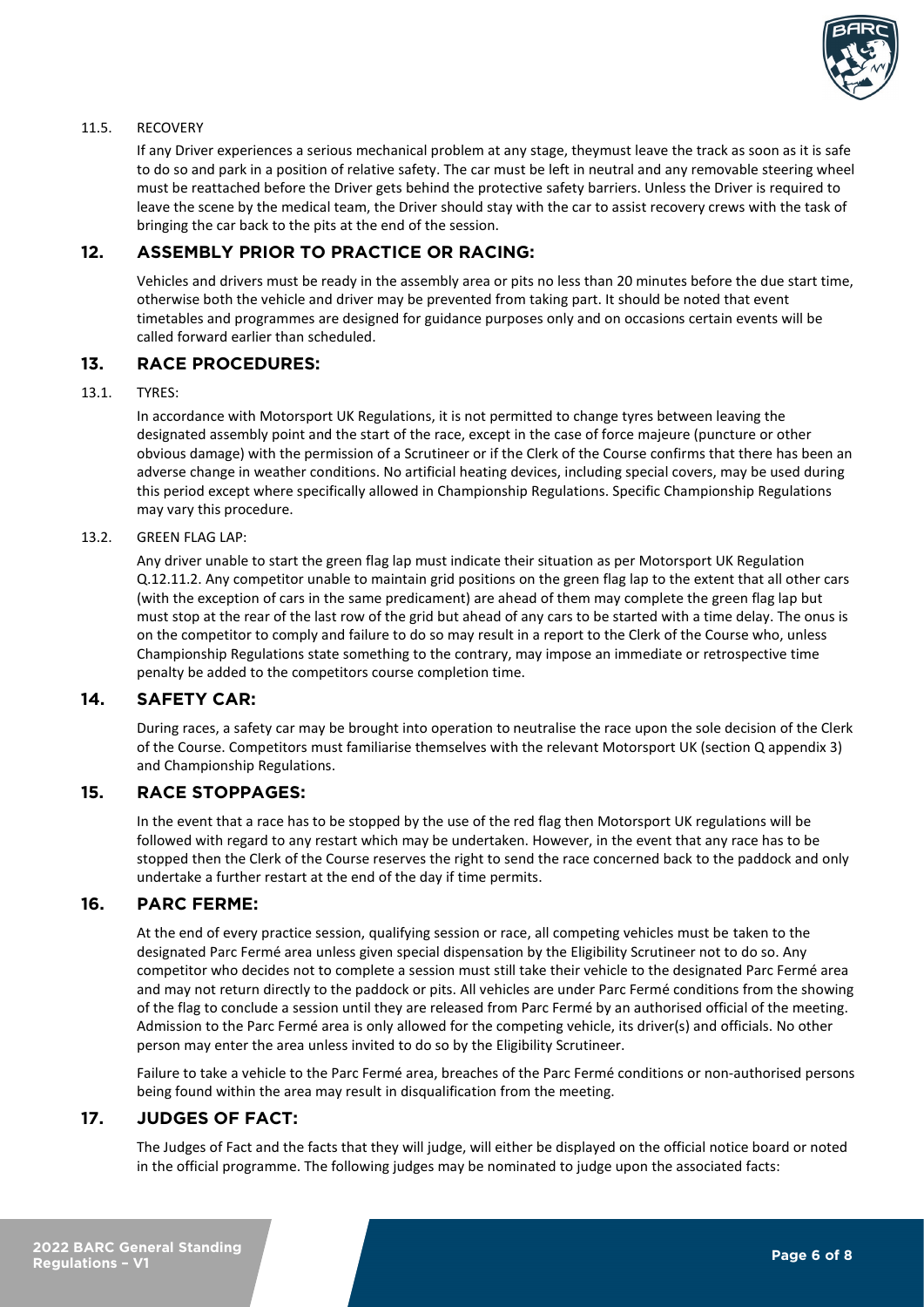

- a) **Start and Finish Judges:** Declare any false starts and to declare the order in which vehicles cross the finishing line when the end of the race signal is given or the scheduled race distance is completed by the winner.
- b) **Chief Timekeeper:** Declare the laps covered in the time and the order in which the cars cross the timing line throughout the competition.
- c) **Chief Scrutineer, Eligibility Scrutineers and Members of the Technical Commission:** Declare any infringements of vehicle eligibility.
- d) **Pit-Lane Speed Judges:** Declare any infringement of pit lane speed limits set by the Regulations.
- e) **Track Limit Judges:** Report any vehicle for running beyond the limits of the track.

# <span id="page-6-0"></span>**18. MOTORSPORT UK JUDICIAL PROCEDURES:**

It should be noted that on occasions where certain meetings or races within a meeting are run under an International Grade Permit, where judicial procedures outlined in the "FIA Annuaire" would normally apply alone, the judicial procedure outlined in the Motorsport UK Regulations Yearbook will also apply to the event in question.

It should also be noted that minors, anyone who has yet to reach their 18th birthday, must have all official documentation such as entry form, sign-on sheet and judicial action sheet countersigned by their parent / guardian or guarantor and that this person must accompany them to sign-on, any briefing called or any hearing with the Clerk of the Course or Stewards.

You are also reminded that the Entrant is responsible for the actions of everyone associated with the entry and that Competitors should remain available to the Clerk of the Course for a minimum of 30 minutes after the publication of provisional results, failure to do so may result in a hearing taking place in the absence of the Competitor concerned.

# <span id="page-6-1"></span>**19. FITNESS TO COMPETE:**

Anyone considered unfit to drive will be prevented from doing so. This refers to those who are unfit through the consumption of alcohol or drugs but also refers to those who have been involved in an incident and may be considered to have a concussion. The BARC reserves the right to conduct any appropriate tests at any time during a meeting to establish a competitor's fitness to compete, failure to undertake the test will render the competitor liable to disqualification and referral to Motorsport UK.

# <span id="page-6-2"></span>**20. PRESENTATION OF AWARDS:**

Except where Championship Regulations call for different procedures, in a single class event the first three drivers and in an event with classes the winner and other class winners are requested to stop in the Parc Fermé area or pit lane as directed and proceed as quickly as possible to the presentation area for the presentation of awards and a possible interview by commentators. Cars stopped in the pit lane are still under Parc Fermé conditions and must be taken straight to the Parc Fermé area at the end of the presentations.

# <span id="page-6-3"></span>**21. PRIZE MONEY:**

In accordance with Motorsport UK regulations and HMRC requirements any prize or bonus money payable, is paid to the vehicle entrant. Competitors or entrants wishing to alter this arrangement must send such a request to the BARC, in writing, with the agreement of the entrant fully detailed.

# <span id="page-6-4"></span>**22. PERSONAL ACCIDENT INSURANCE:**

Since the 1989 revision of the National Health Service rules concerning accident to foreign nationals, all foreign competitors from countries that do not have reciprocal agreements with the UK in respect of hospital and medical payments are strongly recommended to take out medical expenses insurance for a minimum sum of £1,000,000 against the cost of hospitalisation and treatment in the UK in the event of an accident.

# <span id="page-6-5"></span>**23. HOSPITALITY:**

All teams, competitors, sponsors and trade suppliers are reminded that hospitality or entertaining by way of any form of food or drink is strictly prohibited in any paddock area. Specific hospitality suites and/or areas are in existence at most venues subject to availability and any requirements must be reserved via the relevant circuit department and the appropriate fees paid. It is acceptable for teams to offer food and drink to their team personnel within their paddock space.